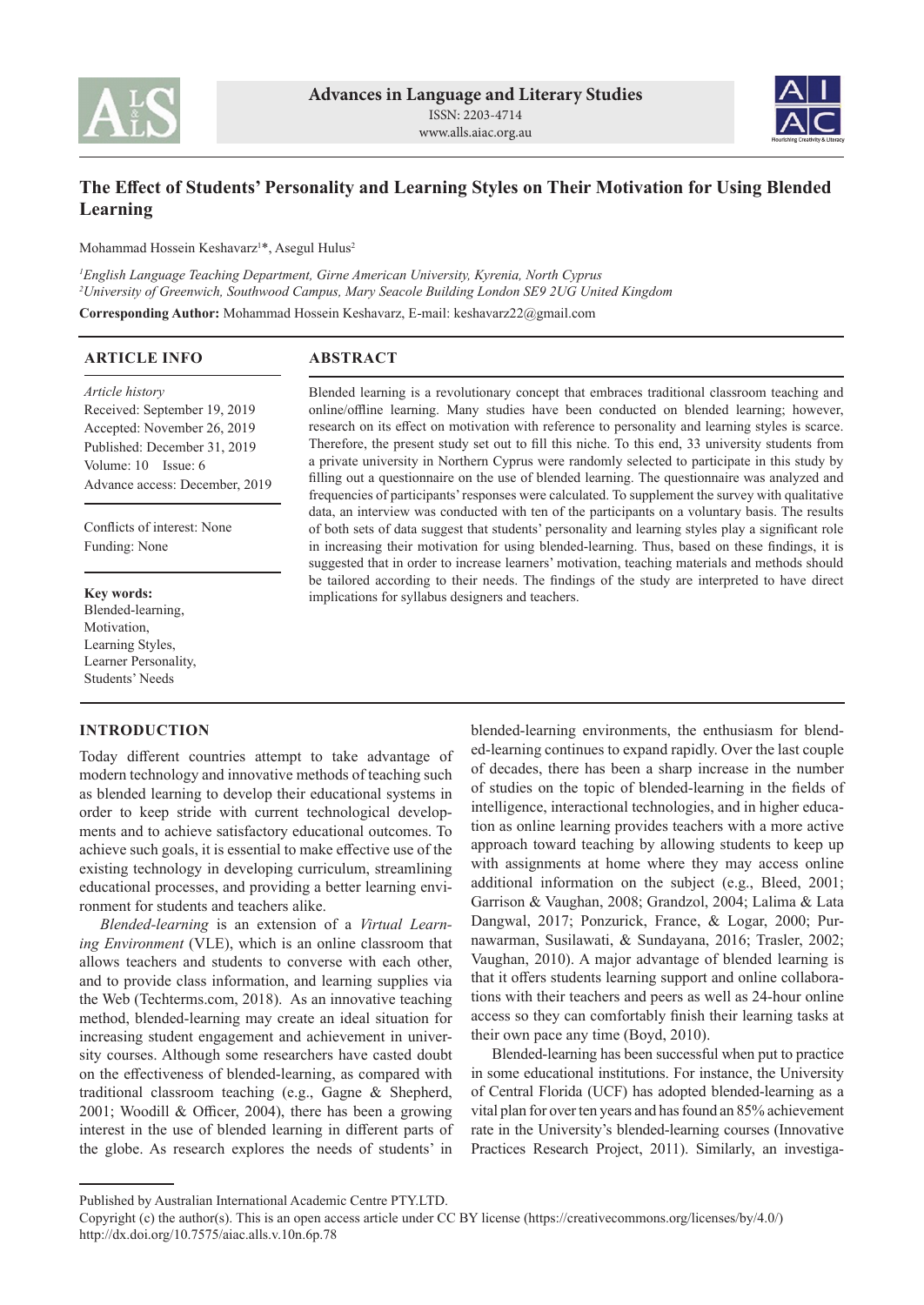tion by the US Department of Education demonstrated better learning results in K-12 classes with instruction entirely on the web or in blended-learning lessons, compared to traditional classes with the guidance of teachers during the learning process (U.S. Department of Education, Office of Planning, Evaluation, and Policy Development, 2010).

Studies on blended-learning have put emphasis on the effectiveness of this innovative method of teaching (e.g., Bleed, 2001; Grandzol, 2004; Trasler, 2002; Vaughan, 2010; Vamosi, Pierce & Slotkin, 2004). Bleed (2001) asserts that blending-learning provides teachers with the opportunity to upgrade the design of courses, and students' self-coordinated learning improves their adaptability skills. Garrison and Vaughan (2008) reverberate Bleed's claim by arguing that blended learning is the natural combination of mindfully chosen and integrated online technology and innovation. Trasler (2002) also contends that adaptability and versatility, which are features of blended-learning, are crucial factors in motivating, engaging and captivating students' interests. It is obvious that the continued online advancements in technology applied in the learning and training processes have enhanced blending-learning, and new electronic applications have opened doors for students to connect with their classmates, instructors, and make use of extra materials. However, it should not be assumed that all students benefit equally from blended-learning. We should be cognizant of the fact that other parameters such as motivation, personality, and learning styles may affect blended learning. These variables are the main concern of the current study, as will be discussed below.

## **The Effect of Blended-learning on Motivation**

Motivation is as an intrinsic drive that activates behavior and gives it a path to follow (Romando, 2007). In the discussion of blended-learning and motivation, one must consider external and internal factors. One of the fundamental distinctions between these two types of motivation is that while external motivation is driven by powers that are external to an individual, internal motivation is driven by powers that are internal to that individual (Cerasoli, Nicklin, & Ford, 2014; Dörnyei, & Csizér, 1998; Giancola, 2014; Givvin, Stipek, Salmon, & MacGyvers, 2001). External motivation fundamentally deals with variables that are objective driven, such as the motivation for winning prizes in a contest or finishing a specific assignment satisfactorily (Lin, 2007). On the other hand, internal motivation alludes to significant joy and fulfilment that a person gets when performing a task (Lin, 2007), such as using online sources by students to enhance and facilitate learning, which is the focus of the present study. As a rule, internal and external motivations affect expectations concerning the exercises and practices undertaken during the lesson (Lin, 2007). Similarly, Zimmerman (2000) defines motivation in academic settings as the effort that one makes to fulfil certain objectives, such as passing a course.

Technological innovations in general, and the Internet, in particular, play an increasingly important role in motivating students. As an example, English undergraduates can download English songs and movies, allowing them access to genuine English at a globalized level, which is likely to increase their motivation (Nurul-Islam, 2011). Students can also use the Internet to navigate, to get access to library materials, to complete online tests, to download digital recordings, and so forth (Khanchali & Ziadat, 2011).

On the positive effects of blended-learning on motivation, it has been found that blended-learning can enhance learning outcome, which in turn my result in increased motivation (Drysdale, Graham, Spring, & Halverson, 2013; López-Pérez, Pérez-López, & Rodríguez-Ariza, 2011; Mersal & Mersal, 2014). Similarly, Drysdale et al. (2013) reviewed 205 doctoral papers in the area of blended-learning and found that a high percentage of doctoral papers revealed an enhancement in student examination results when taught in blended-learning environments.

#### **Learning Styles and its Effect on Motivation**

Every person has a unique learning style. In other words, individuals are different in the way they think and learn, conceptualize, process and retain information, and the manner in which they behave (Hickson & Baltimore, 1996). In the classroom situation, every student has a unique identity and motivational features that affect the manner in which s/he learns and reacts to education. Thus, understanding the way in which students learn is crucially important for teachers and educators (Collinson, 2000; Reid, 1995).

Gardner (2008) proposes seven major learning styles labelled as Visual (spatial), Aural (auditory-musical), Verbal (linguistic), Physical (kinaesthetic), Logical (mathematical), Social (interpersonal) and Solitary (intrapersonal) (Gardner, 2008; Learning-styles-online.com, 2018).

Visual learners prefer to use visuals such as pictures, images, colors, mind gaps and spatial understanding in their learning. Aural learners, on the other hand, prefer to learn with sound, rhythms, and music. Learners with a verbal learning style learn more effectively with the use of words, both in speech and writing, while physical learners prefer to use their sense of touch and they learn by doing things. Next, logical learners use logic, reasoning, and systems to learn. They are good at understanding the bigger picture. Social learners, on the other hand, are good at group work and enjoy working with other people. Finally, solitary learners prefer to study and work by themselves. Awareness of students' learning styles enables educators to provide them with appropriate instructional materials and learning environments (Anderson, 2004).

## **Learner Personalities and its Effect on Motivation**

Nag (2018) defines learner personality as a determinant of the ways a learner controls her/his emotions and feelings during the learning process. There are basically four types of learner personality, as follows.

- 1. *Extrovert learners* who enjoy working with others and share ideas with them. They believe there is better output if they work as part of a group.
- 2. *Introvert learners* who function better by studying and working on their own to process information or ideas in their minds.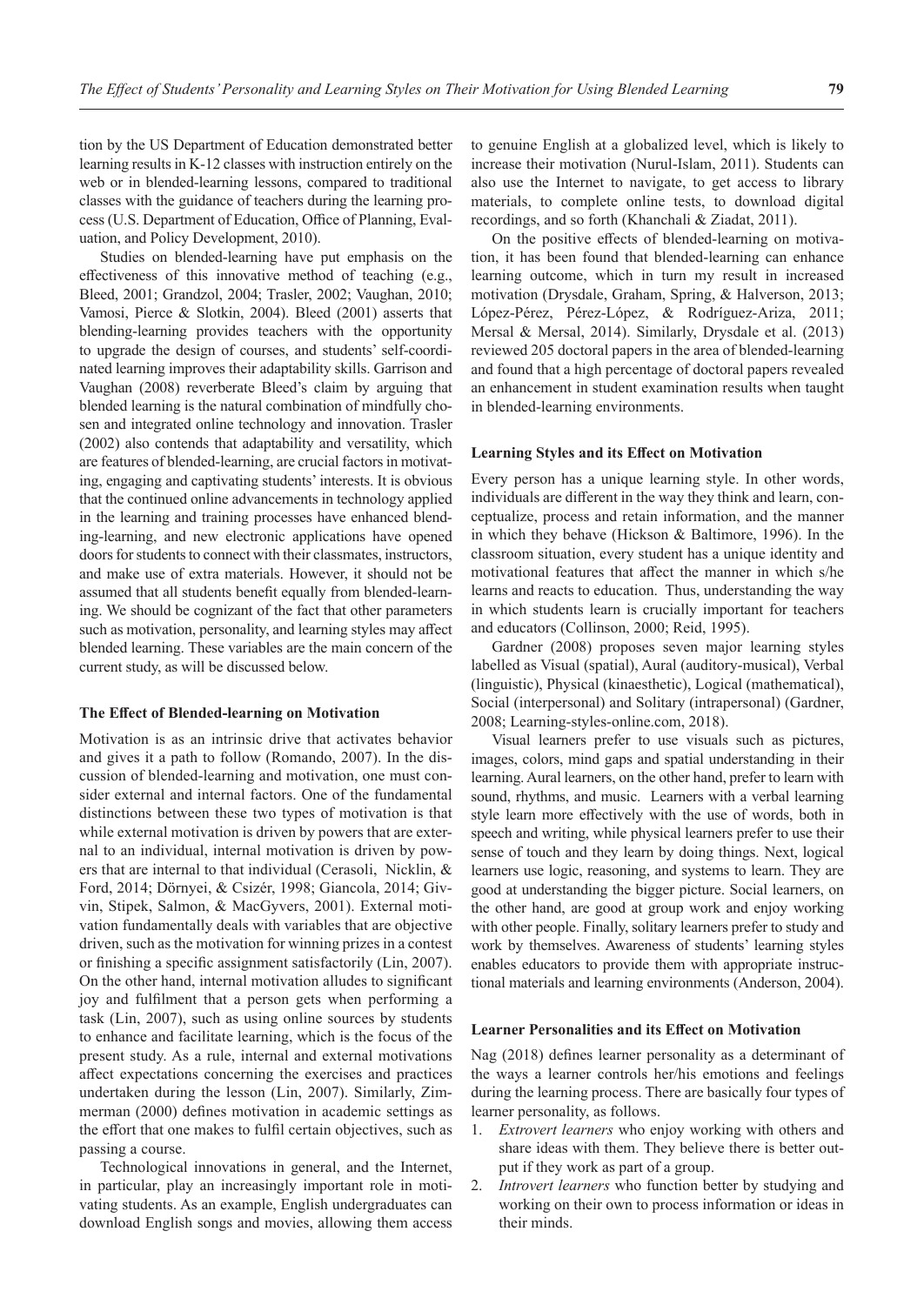- 3. *Sensing (sensual) learners* who tend to take in information through the five senses and organize it sequentially.
- 4. *Intuitive learners* who are interested in theories and possibilities. They enjoy making guesses when learning, and they prefer learning by using their imagination.

Deci, Vallerand, Pelletier, and Ryan (1991) argue that motivational studies should not disregard the role of other variables such as personality types and learning styles. Students' commitment towards education reflects how they see themselves performing while engaged in learning (Engestrӧm, 2010).

Since research on blended learning is in the early stages of development and the use of blended learning environments is expected to increase in schools during the forthcoming years, conducting research on this topic seems legitimate and necessary. Although many studies have been carried out on blended-learning, there remains many unresolved issues related to the effectiveness of blended-learning in higher education taking into consideration the objectives and demands of 21st century students. As Graham (2006) states, further research is needed for establishing criteria and methods of using blended-learning by teachers. In particular, more research is needed in factors that affect and increase motivation in blended-learning environments, hence another justification for the present study. Accordingly, this research seeks to tackle some of these issues and investigate factors such as motivation, learning style, and learner personalities which are important in stimulating, sustaining, and increasing student participation in blended-learning. More specifically, the present study seeks to answer the following research questions.

- a) to what extent does blended-learning environment increase learner motivation?
- b) to what extent do learner personality and learning styles affect motivation in blended-learning courses?

## **METHOD**

This study employed a mixed-method design, using both qualitative and quantitative data, as explained below.

## **Participants**

Thirty-three students from a private university in North Cyprus participated in this study. They were from different countries, fields of study, and language background. Their age ranged from 19 to 26, with the exception of one student who was 38 years old.

## **Instrumentation**

Two instruments were used in this study: a Likert-scale questionnaire and an interview. The questionnaire aimed at eliciting students' perceptions about their learning styles and personality as well as their experience with and attitudes towards blended learning with reference to motivation. The main items of the questionnaire were taken from Gardner (2008) and Nag (2018); however, some modifications were made according to the aim of the present study. The questionnaire consisted

of three sections: personality, learning styles, and motivation. Four items were allocated to the personality section, seven to learning styles, and 20 items to the motivation section, which is the main variable in this study.

To support the results of the quantitative data, an interview was conducted with ten students on a voluntary basis. The interview aimed at investigating the participants' perceptions about the weaknesses and strengths of traditional classrooms versus blended-learning.

## **Data Collection and Analysis Procedures**

Initially, students from different departments were approached and asked if they had taken blended-learning courses and were willing to take part in the study, in which case they were asked to fill out the questionnaire. Upon completion of the questionnaire, 10 of the 33 participants volunteered to participate in the interview. The interview consisted of 6 questions about the weaknesses and strengths of traditional classroom teaching versus blended-learning. The interviewees were also asked to elaborate on their responses to the questionnaire items in order to gain further insight into their reflections about their learning style, learning personality, and motivation.

The questionnaire was analyzed, using SPSS, to obtain the percentages and frequencies of responses to each item in the questionnaire, while the interviews were qualitatively analyzed focusing on participants' reflections regarding learner personality, learning styles, and motivation as related to blended learning. The results of data analyses are presented below.

## **RESULTS AND DISCUSSION**

#### **Results and Discussion of the Questionnaire**

As mentioned before, a questionnaire consisting of four sections was given to the participants. Section A was concerned with demographic information, which was summarized above. The results of Sections B, C, and D are presented below.

Section B comprised four main personality types and four mixed ones, as illustrated in Table 1.

As Table 1 shows, there are four main types of learner personalities: extrovert, introvert, sensing, intuitive, and

|                   | Table 1. Frequency and percentage of participants' |
|-------------------|----------------------------------------------------|
| personality types |                                                    |

| <b>Learner personalities</b>         |    |               |  |  |
|--------------------------------------|----|---------------|--|--|
| <b>Personality type</b>              | N  | $\frac{6}{9}$ |  |  |
| Extrovert                            | 9  | 25.7          |  |  |
| Introvert                            | 11 | 31.4          |  |  |
| Intuitive                            | 4  | 11.4          |  |  |
| Sensing                              | 6  | 17.1          |  |  |
| Extrovert/introvert                  |    | 2.9           |  |  |
| Extrovert/intuitive                  | 2  | 50.7          |  |  |
| Extrovert/sensing                    |    | 2.9           |  |  |
| Introvert/sensing                    | 1  | 2.9           |  |  |
| Total number of<br>personality types | 35 | 100           |  |  |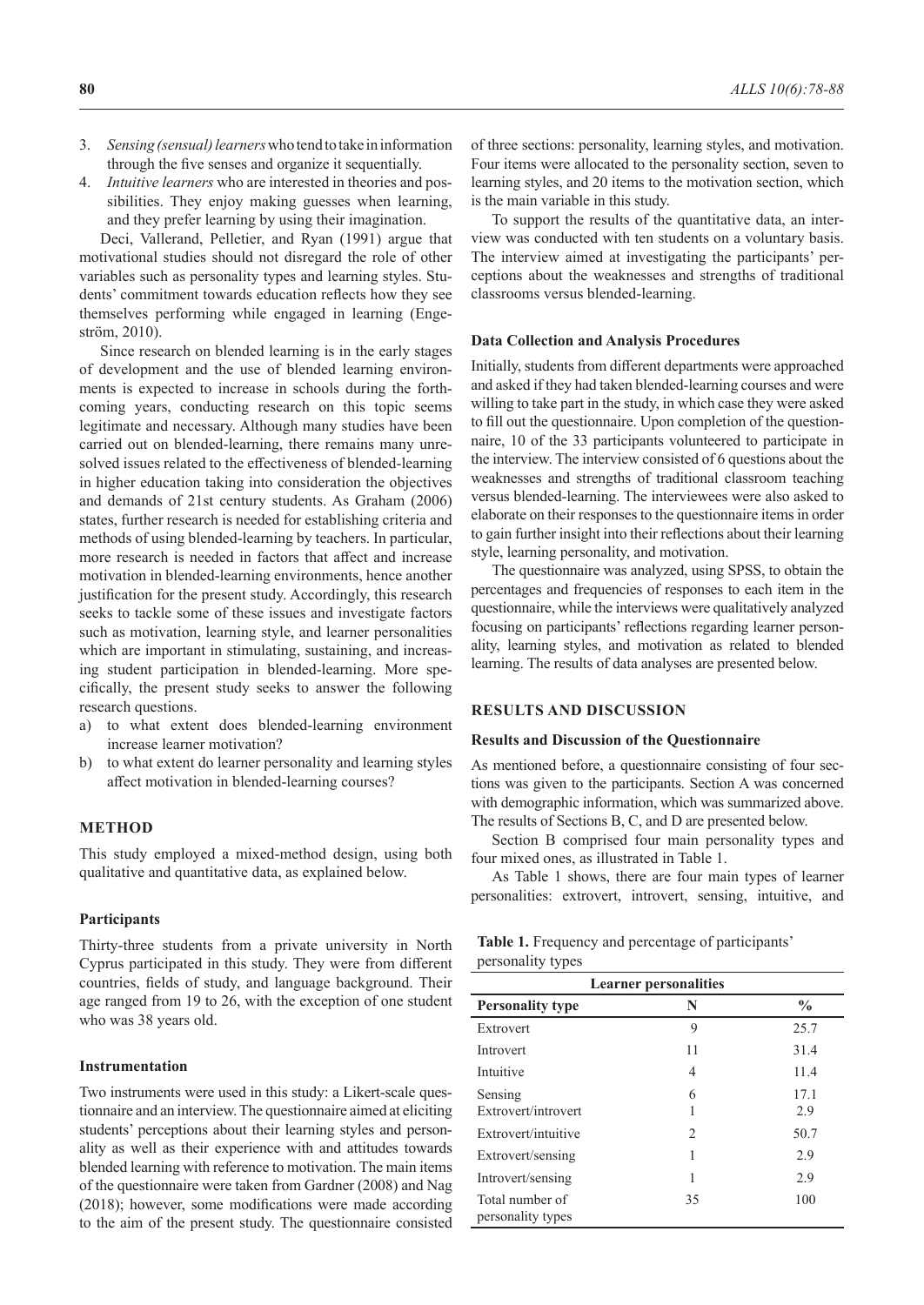four mixed learner personalities namely extrovert/introvert, extrovert/sensing, introvert/sensing, and extrovert/intuitive. As can be seen, the majority of the participants labelled themselves either as introvert (31.4%) or extrovert (25.7%). This indicates that while many of the university students in this study prefer to study alone, a good number of them learn through interaction with others in the classroom. The other two main personality types were sensing (17.1%) and intuitive (11.4%). Sensing learners learn sequentially by organizing data the way they prefer, and intuitive learners tend to learn more theoretically. The rest of the participants considered themselves as having a mixed learner personality, which is an interesting and important factor to consider in blended-learning. It must be noted that two of the participants identified themselves with more than one learner personality type, hence 35 learner personalities instead of 33. Figure 1 illustrates the frequency of different learner personality types.

Section C dealt with the participants' learning style. As mentioned before, there are seven major learning styles namely Visual (spatial), Aural (auditory-musical), Verbal (linguistic), Physical (kinaesthetic), Logical (mathematical), Social (interpersonal) and Solitary (intrapersonal). All these learning styles appeared in the descriptive analysis, as illustrated in Table 2.

As shown in Table 2, the total number of learning styles the participants identified themselves with is 92. As can be seen, two of the most frequent learning styles adopted by the participants were *verbal learning style* with 21.7%, and *social learning style* with 17.4%. These two learning styles are related to extrovert personality type since extrovert people often make use of their verbal skills to communicate with others and people with social personality type prefer to work in groups. Other learning styles adopted by the participants include *visual learners* (18.5), who prefer using visuals such as pictures, images, colors, mind gaps and spatial understanding in their learning, *aural learners* (15.2%), who prefer to learn with music, *logical learners* (8.7%), who learn with reasoning and systems, and *physical learners* (10.9%), who use their hands and sense of touch in order to learn. Finally, *solitary learning style* had the lowest percentage (7.6%). This is quite strange and unexpected given that solitary learning style is associated with introvert personality type which, as observed in Section B above, enjoyed the highest percentage. Considering that solitary learners prefer to work alone, it seems that certain learning tasks or situations may require students to have mixed learning styles and personality type which do not match each other. In this case, the percentages of these two variables are strikingly different. Therefore, teachers and educators must take students' learning styles and learning personality types into consideration before engaging in blended-learning instruction. As an example, a task that requires group work in a blended-learning platform could be a demotivating factor for solitary and introvert students who prefer to work alone. Figure 2 displays the above percentages.

**Section D** of the questionnaire dealt with the participants' motivation based on their experience with blended-learning**.**  Participants' responses to the items in the Likert-scale questionnaire are presented below.



Figure 1. Frequency of the participants' personality types **Key:** Ex+Intr=Extrovert/Introvert Ex+Intu= Extrovert/Intuitive Ex+Sens=Extrovert/Sensing Ex=Extrovert Intr+Sens= Introvert/Sensing Intu=Intuitive Sens=Sensing



**Figure 2.** Frequency of the participants' learning styles

**Table 2.** Frequency of the participants' learning styles

| <b>Learning styles</b> |    |               |  |
|------------------------|----|---------------|--|
| <b>Learning styles</b> | N  | $\frac{0}{0}$ |  |
| Aural                  | 14 | 15.2          |  |
| Logical                | 8  | 8.7           |  |
| Physical               | 10 | 10.9          |  |
| Social                 | 16 | 17.4          |  |
| Solitary               | 7  | 7.6           |  |
| Verbal                 | 20 | 21.7          |  |
| Visual                 | 17 | 18.5          |  |
| Total                  | 92 | 100           |  |

**Item 1.** The combination of online and face-to-face learning methods would facilitate meaningful learning.

The results of the descriptive analysis show that 30.3% of the participants strongly agreed and 24.2 % agreed with the above statement. That is, altogether 54.5 participants believed that blended learning does have a meaningful effect on the learning of instructional materials. Of the remaining participants, 21.2 % strongly disagreed, and 9.1% disagreed with the above statement, while 15.2% were undecided.

**Item 2.** Online learning materials can be accessed easily and rapidly, compared to classroom materials. This encourages and motivates learners**.**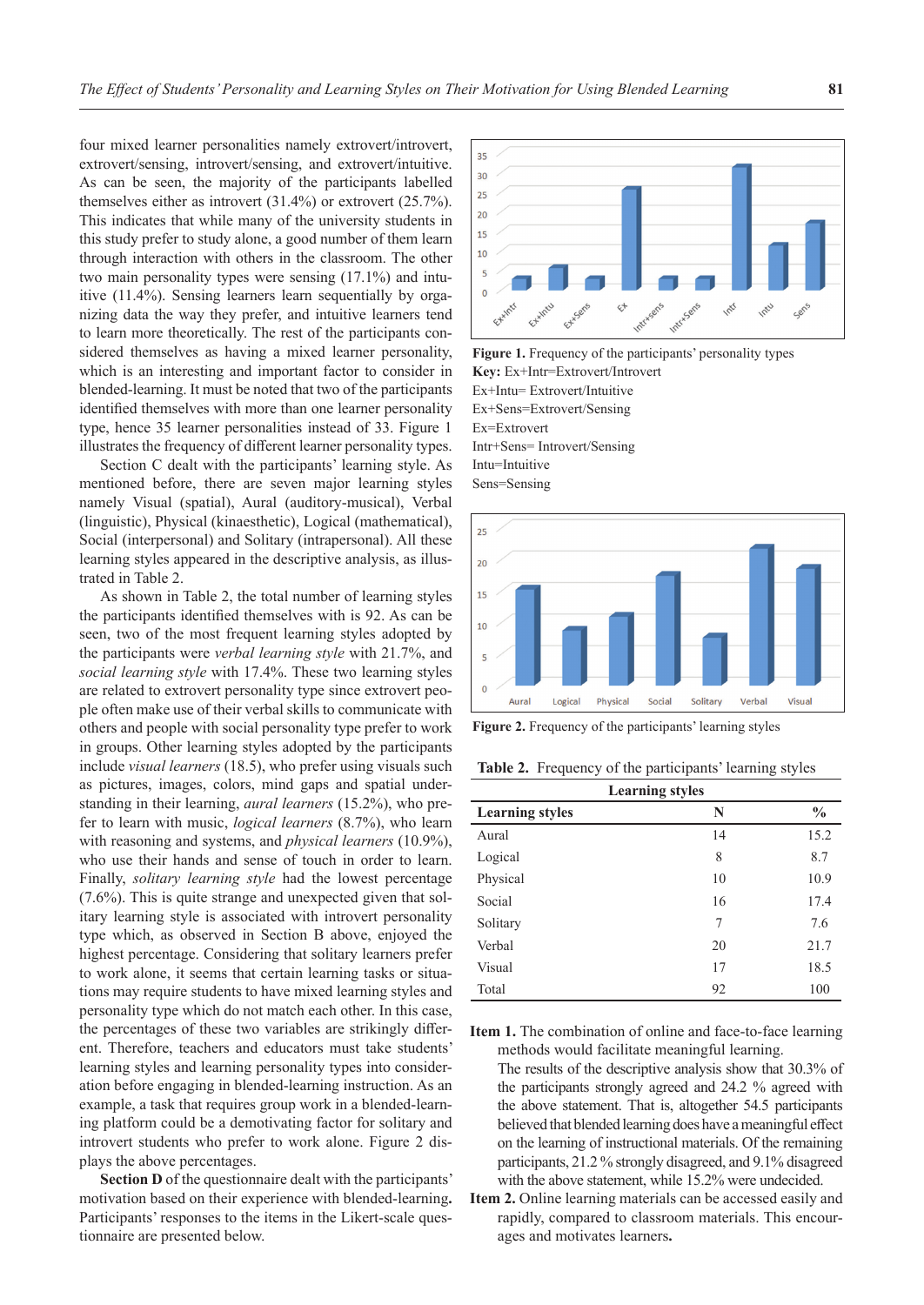Analysis of the data demonstrates that 30.3% of the participants chose the 'neutral' option, while 27.3% of them disagreed with the statement, and 9.1 % strongly disagreed with it. This indicates that the majority of the students disagreed with this statement or were undecided about it implying that they may be in favour of traditional classroom materials. However, 21.2% of participants strongly agreed, and 12.1% agreed that online learning materials are accessed more easily and rapidly. This shows that there are still many students who are in favour of online materials.

- **Item 3.** Getting prompt feedback online from my professor regarding my questions about the course materials, etc. is more encouraging than the traditional classroom setting. The results show that 33.3% of the participants chose the neutral option. Also 21.2% of them disagreed with the statement and 9.1% strongly disagreed with it. This neutrality and disagreement may be due to the lecturers' response rate and the aura of the virtual environment. In contrast, 24.2% of students agreed and 12.1% of them strongly agreed with the statement. This indicates that their instructors must have been responsive to them and have tried to take the blended-learning environment seriously and conscientiously.
- **Item 4.** Transition from classroom lectures to materials on the web (e.g., videos and simulations) will result in a good understanding of the instructional materials.

According to the results, 39.4% of students agreed and 9.1% strongly agreed with this statement. This high percentage may be attributed to learners who have a verbal and visual learning style since visual learners learn by seeing and verbal learners by speaking, hence a virtual simulation can be considered a perfect learning tool for them. In contrast, 6.1% of the students strongly disagreed with the statement, and 18.2% of them disagreed with it while 27.3% remained neutral. This indicates that learning styles and learning personalities of these three groups of students do not correspond to the statement.

**Item 5.** A blended-learning session always keeps me alert and focused.

27.3% of the participants strongly agreed and 24.2% of them agreed with this statement presumably because these participants were extrovert learners mixed with other learning styles. However, 27.3% of the participants remained neutral while 15.2% disagreed, and 6.1% of them strong disagreed with the statement. These percentages are probably related to participants' personality types and learning styles namely introvert with solitary and physical learning styles.

**Item 6.** The use of blended-learning technology in this course encourages me to learn independently.

As the results show, 33.3% of the participants agreed with this statement, and 15.2% strongly agreed with it. This was followed by 24.2% of neutrality, 18.2% disagreement, and 9.1% strong disagreement. Thus, the majority of the participants (48.5) tend to support blended-learning as it enables them to be autonomous learners.

- **Item 7.** Thanks to blended-learning, my knowledge has improved compared to similar courses I have taken before. According to the results, the highest percentage in this statement belonged to the neutral option with 54.5 percentage. This was followed by 18.2% disagreement and 12.1% strong disagreement. Only 9.1% of students agreed, and 6.1% of them strongly agreed with the statement. Therefore, based on these results it can be concluded that blended-learning has not met the expectation of most of the students, compared to traditional classroom courses they had taken before.
- **Item 8**. Thanks to blended-learning, my performance in exams has improved compared to similar courses I have taken before.

The results indicate that 30.3% of participants agreed with the statement and 12.1% strongly agreed with it. Therefore, a good percentage of the participants felt that their exam performance has improved as a result of blended-learning. However, 27.3% of the students remained neutral while 21.2% disagreed, and 9.1% of them strongly disagreed with the statement.

**Item 9.** I make a lot of effort in my blended-learning assignments.

In this item, neutrality enjoys the highest percentage of the results (39.4%). This was followed by 30.3% for agreement, and 9.1% for strong agreement. The agreement percentages may come from verbal and visual learners along with extroverts. The percentage of disagreement and strongly disagreement was low, 15.2% and 6.1%, respectively. It should be noted that this statement is directly linked with motivation, as students make a lot of effort in their assignments only when they are genuinely motivated. Therefore, it can be assumed that blended-learning has not been successful with introvert learners, as it has not motivated them enough to engage fully in this kind of learning, nor has it demotivated them enough to give up blende-learning entirely, hence a high percentage of neutrality (39.4%).

**Item 10.** Completing blended-learning assignments gives me a satisfying feeling of accomplishment.

The results indicate that 33.3% of the participants agreed with this statement, and 6.1% strongly agreed with it. 9.1% of students strongly disagreed, and 27.3% disagreed with the statement, while 24.2% of students remained neutral. Therefore, a good proportion of the participants (39.4%) completed the tasks to satisfy their needs and feelings of accomplishment.

**Item 11.** Participation in online group discussion increases my motivation to work.

According to the results, the highest percentage belonged to undecided participants (36.4%). 15.2% and 6.1% of the students disagreed and strongly disagreed with the statement, respectively. Only 33.3% of the participants agreed, and 9.1% of them strongly agreed with the above statement. Therefore, it can be assumed that the high percentage of neutrality and disagreement may have been influenced by the responses of introvert learners as they do not like working in groups.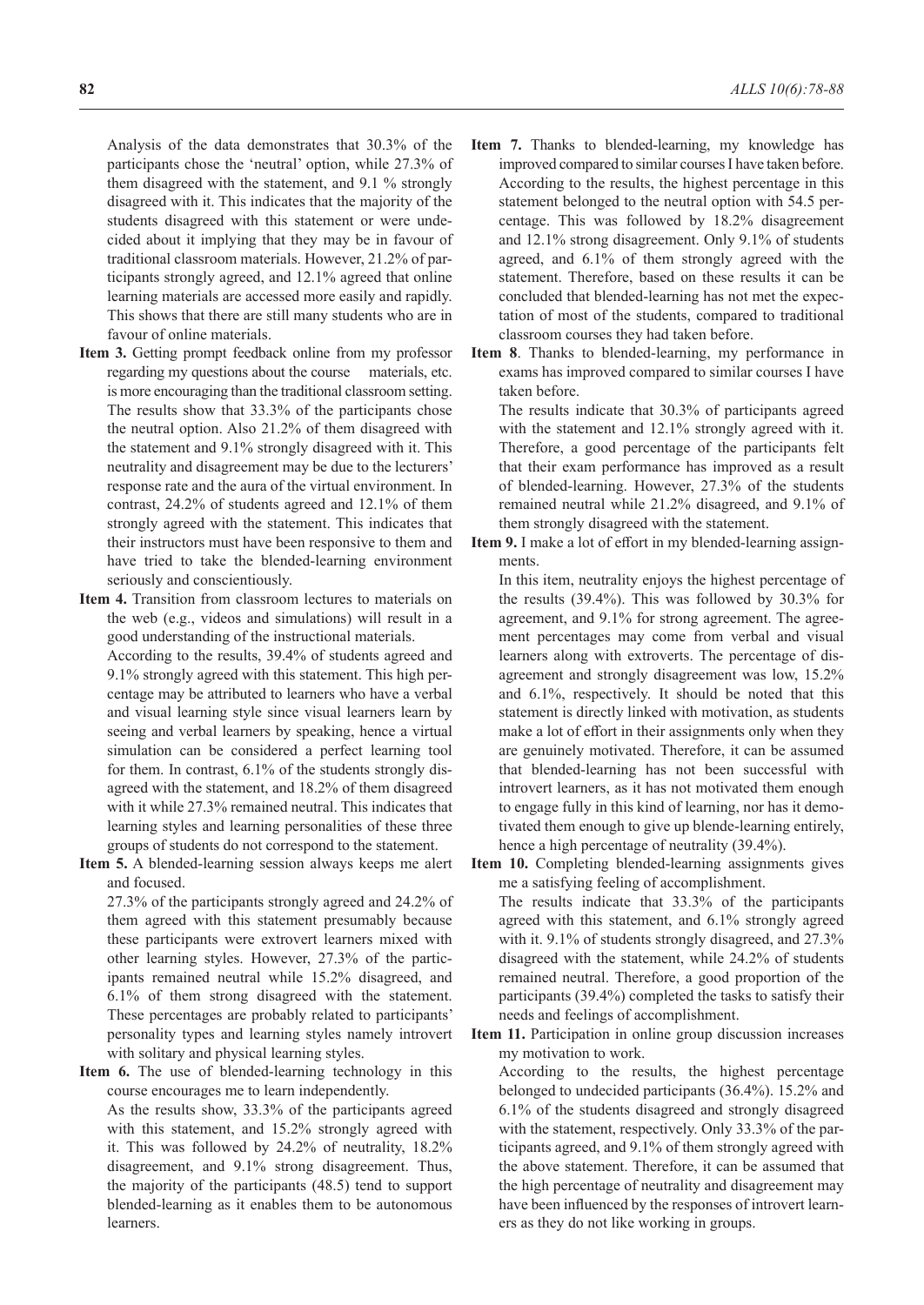**Item 12.** I like the chance to interact with my team members via blogging on course assignments.

The results revealed that 42.4% of the participants agreed with this statement and 12.1% of them strongly agreed with it. This indicates that over half of the participants were introvert and solitary learners who are in favour of this aspect of blended-learning, i.e., working via blogs, as they are not communicating with anyone in a public learning environment. However, 24.4 disagreed with the above statement, and 21.2 remained neutral, but no one strongly disagreed with the statement. Therefore, it seems that online interaction via blogging matches most learning styles and personalities.

**Item 13.** The exchange of views in the discussion forum stimulates my thinking on the subject.

The highest percentage of responses in this item belonged to the agreement scale with 33.3% followed by 21.2% strong agreement. This may indicate that online-interaction matches most learning styles and personalities as learners feel at ease communicating with others while being stimulated by online discussions. However, 30.3% of the participants remained neutral, 12.1% of them disagreed, and only one participant (3%) strongly disagreed with the statement.

**Item 14.** If I had known this was going to be a blended-learning course, I would not have taken it.

The results show that 33.3% of the participants disagreed and 9.1% strongly disagreed with this statement. This was followed by 30.3% neutrality. These percentages indicate that blended-learning creates curiosity in students to try out the course. This type of curiosity usually comes from extroverts, sensing, and intuitive learners, along with the learning styles of social, visual, verbal, logical, and aural. Of the remaining participants, 21.2% of them agreed with this statement, and only 6.1% strongly agreed with it. Probably, these learners stayed away from blended-learning courses due to their bad experience with virtual environment.

**Item 15.** I am willing to take another course using Blended-learning delivery mode.

Based on the results, this statement had a high rate of neutrality (39.4%). Thus, students were neither motivated nor demotivated enough to take another blended-learning course. However, 24.2% of the participants agreed with the statement, and 15.2% of them strongly agreed with it. Therefore, a good percentage of participants (39.4%) were willing to take another blended-learning course, while a small percentage of them were against the idea, with 6.1% strong disagreement, and 15.2% disagreement.

**Item 16.** Additional online materials complicate learning rather than facilitate it.

The results indicate that 36.4 % of the participants agreed that online materials complicate learning and 15.2% strongly agreed with this statement. The reason for this could be the fact that the extra materials given to the students might not have been helpful and in line with students' learning styles and personalities. As a result, the majority of the participants found extra materials demotivating. However, 3.0% of the students disagreed and 27.3% strongly disagreed with this statement, indicating that the extra material has been tailored to their needs. The rest of the students (18.2%) remained neutral.

**Item 17.** The time I spent on blended-learning online would have been more efficient in the classroom.

According to the results, when it comes to judging the effectiveness of blended-learning courses, the majority of the participants were either neutral (30.3%) or had negative opinion about such courses (24.2% agreed with the above statement, and 15.2% strongly agreed). This shows that the blended learning course did not match many learning styles and personalities. The remaining participants either disagreed (18.2%), or strongly disagreed (12.1%) with the statement.

**Item 18**. Collaborative learning experience in the computer-mediated communication environment is better than that in face-to-face learning environment.

The results show that the majority of the participants were neutral (39.4%) and only 24.3% of the participants (15.2% agreed and 9.1% strongly agreed) believed that collaborative learning experience in the computer-mediated communication environment is more beneficial than the experience in face-to-face learning environment. Therefore, no conclusion can be drawn based on this small percentage. 24.2% of the participants also disagreed with the above statement, and 12.1% strongly disagreed.

**Item 19.** I can easily understand the new online material by reading it on my own.

This statement had a very strong agreement scale with 39.4% agreement and 12.1% strong agreement. This can be explained by the fact that according to the questionnaire results many of the participants were introvert learners having solitary learning style who prefer to learn by themselves. Only 3.0% of the respondents strongly disagreed with the statement and 18.2% disagreed with it, while 27.3% of participants remained neutral.

**Item 20.** I learn better if I listen to a lecture than if I read a textbook on my own.

The highest percentage in this item belonged to the agreement scale with 42.4% agreement and 18.2% strong agreement. This shows that the majority of students are in favor of classroom environment. Only 21.2% of the participants disagreed and 18.2% remained neutral. It is worth noting that no student leaned towards strong disagreement.

Based on the results of the quantitative data presented above, it can be concluded that educators must have awareness about the learning style and learning personality of students before planning or teaching blended-learning courses since if, for example, a class has a high rate of introverts who prefer to work on their own, a group-related task in a blended-learning platform could be a demotivating factor for them. Along these lines,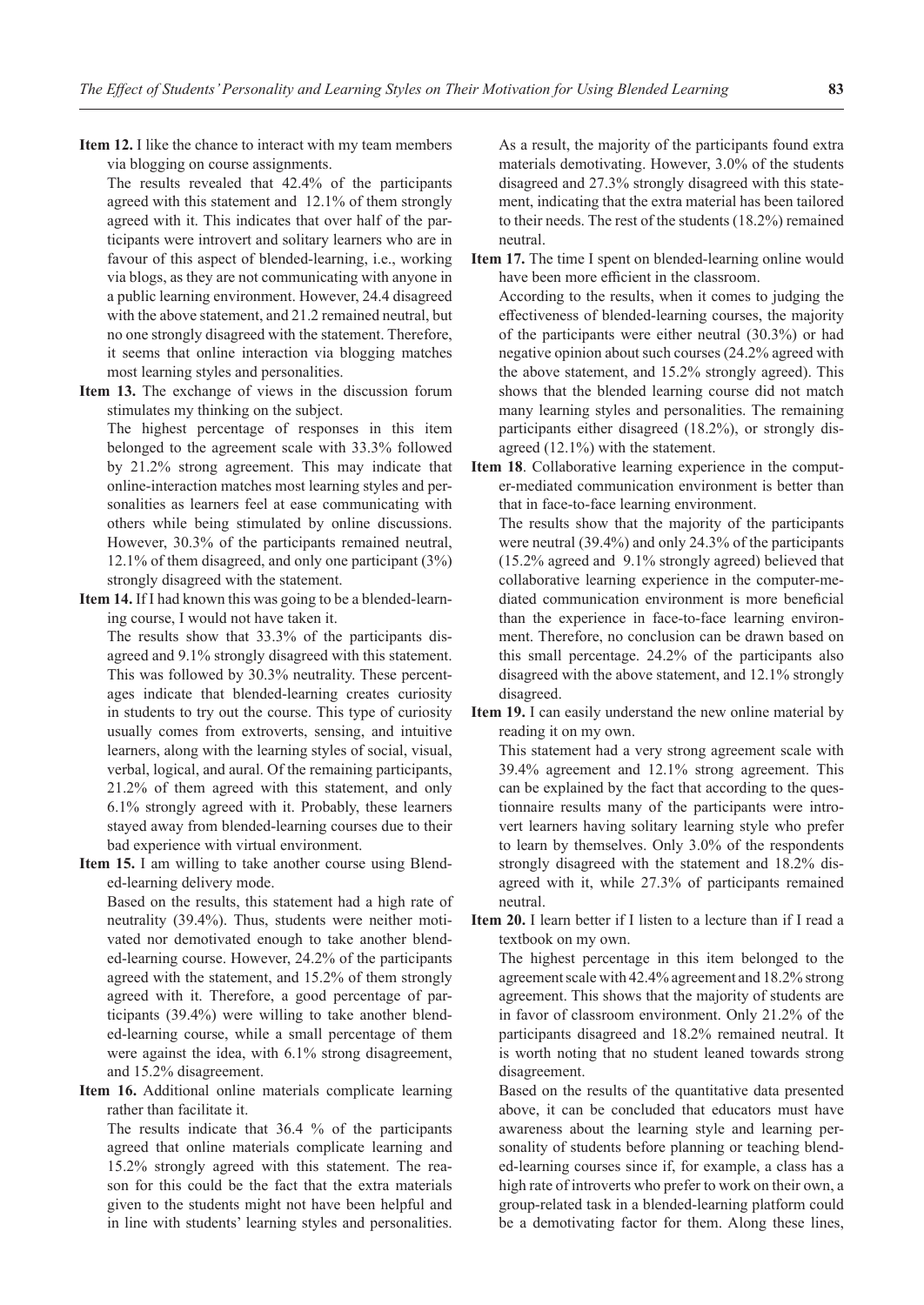Similarly, in statements that were directly linked with motivation and blended-learning, students were mainly neutral or in disagreement with the statement. For example, for the statement "The time I spent online on blended learning would have been more efficient in the classroom", most of the participants were either neutral (30.3%) or had negative opinion about such courses (39.4%). Also in the statement "collaborative learning experience in computer-mediated communication environment is better than that in face-to-face learning environment" the majority of the participants remained neutral (39.4%). This shows that blended-learning courses have not matched many learning styles and personalities. These results are in line with Givvin et al.'s (2001) assertion that motivation plays a crucial role in students' education and should be taken into consideration in designing online courses. In other words, blended-learning environment should suit the majority of students' learning personalities and learning styles. As Pianta and Hamre (2009) state, by providing students with suitable, reliable, and safe learning conditions, educators can help them progress independently, become motivated to learn, and be willing to take risks. This, in turn, can help students change their learning styles and learning personalities.

The results of the quantitative analysis also point to individual differences in terms of personality and learning styles. This finding is in line with those of other researchers, such as Ariani, 2013; Carrel, Prince, and Astica, 1996; Collinson, 2000; Hickson and Baltimore, 1996; Iverson, Colky, and Cyboran, 2008. Therefore, such individual differences should be taken into consideration by syllabus designers and teachers.

## **Results and Discussion of the Interview**

As mentioned before, 10 of the participants volunteered to participate in the interview. The participants consisted of four extroverts, one intuitive learner, three mixed extrovert/ intuitive learners, one introvert learner, and one introvert/ intuitive learner. They were asked six questions about their opinions and perceptions on the weaknesses and strengths of traditional classrooms versus blended-learning as well as further elaboration on their choices in the questionnaire concerning motivation, learning style, and learning personality. The results are presented below.

**Q1.** Which learner personality in the questionnaire did you relate with most and why?

In answer to this question, three groups of learners (four extroverts, one intuitive learner, and two extrovert/ intuitive learners) stated that they were social learners hence they loved working in groups. However, the two introvert learners and the introvert/intuitive learner said they could not work in groups and wanted to do everything on their own while using their imagination rather than trying to catch up with others. Therefore, it can be concluded that the students' perception and preferences are based on their learning personalities, which hinges on their motivation towards doing the given task. That is, introvert learners seem to be more motivated when they work alone and extrovert learners are better in team work, while intuitive learners are quite flexible in this regard as they can either work as an introvert or extrovert in a given situation. Thus, their motivation which influences their success in an academic setting centers on their ability to adopt more than one learning personality.

**Q2.** Which learning styles in the questionnaire did you relate with the most and why?

In answer to Question 2, four interviewees who labelled themselves as extroverts chose the learning styles of social, logical, and verbal. One of these extrovert learners also selected the learning style of physical and aural, in addition to the above. Two interviewees who considered themselves as a combination of extrovert and intuitive learners labelled their learning styles as visual, verbal, social, aural, and logical. However, the introvert/ intuitive learner as well as the two introvert learners selected the learning styles of visual, verbal, physical and solitary. The remaining intuitive learner chose the learning styles of logical and visual.

As can be seen, the introvert and extrovert learners, who also have an intuitive learning personality, have similar learning styles. The only difference in their learning styles is that introverts adopt a solitary learning style while extroverts a social one. Therefore, it can be concluded that learner personality affects learning styles, which in turn leads to increased motivation caused by blended-learning. This finding is in line with that of other researchers (Afip, 2014; Ariani, 2013; Carrell, Prince & Astika, 1996; Collinson, 2000).

**Q3.** Is the motivation to do a task well based on internal or external factors, such as grades, praise, career prospects, and recognition on the part of your parents or instructors? In this question, three extroverts stated that the motivation to do a task well depends on external factors, such as impressing their parents, and receiving praise from their teachers and friends. However, one of the extroverts stated that he believes the motivation to do well is based on both external and internal factors. Furthermore, two of the interviewees who identified themselves as a combination of extrovert and intuitive learners believed that motivation is based on external factors such as long-term goals and receiving praise for getting good grades.

Similarly, the two introvert learners together with the interviewee with a combination of introvert and intuitive learning style believed that both external and internal factors affect motivation and success. They also maintained that personality affects a person's ability and success. However, the intuitive learner stated that personality influences an individual's choice of external and internal factors of motivation.

Based on the above, it can be concluded that when it comes to the motivation for doing a task well, a stu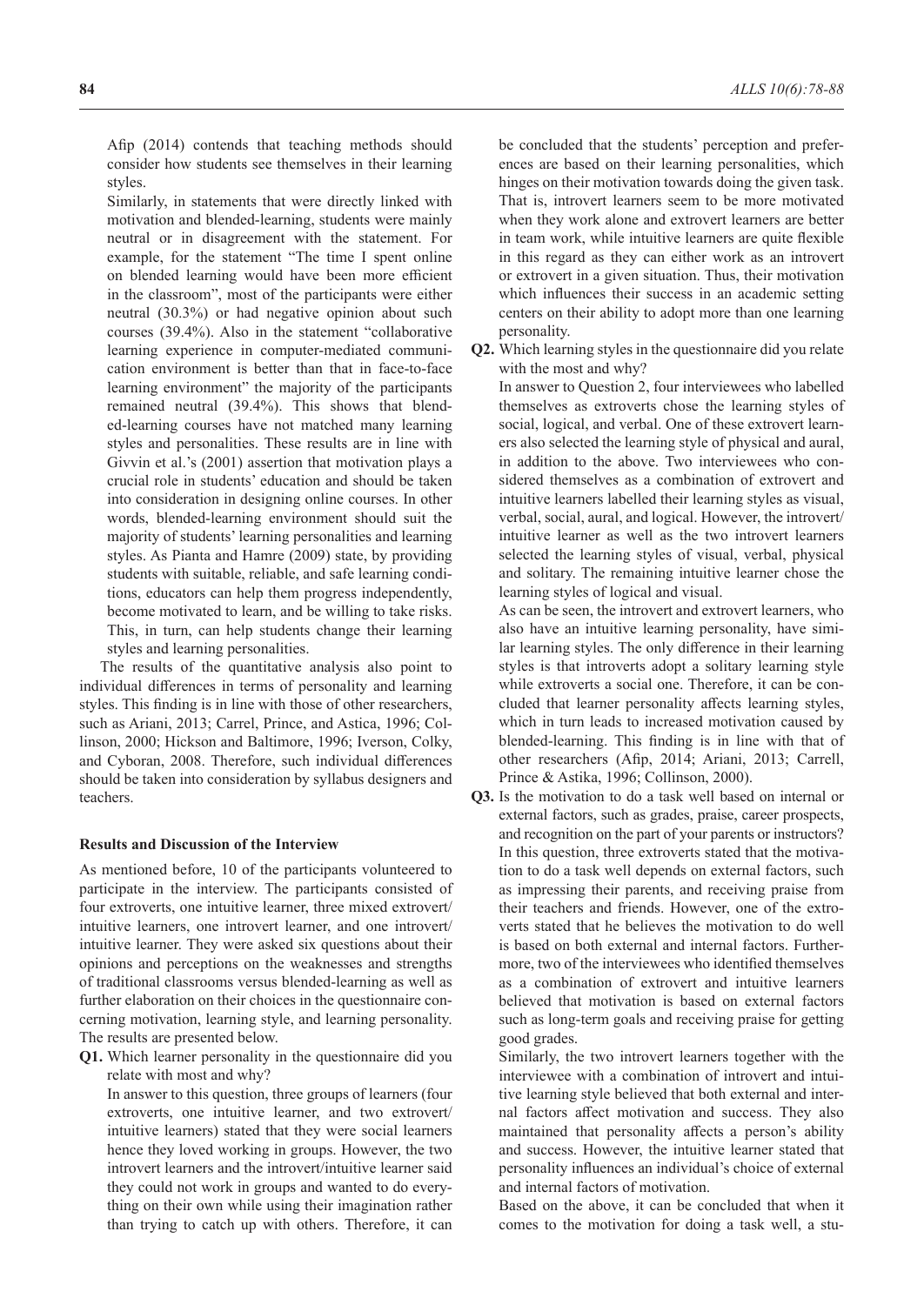dent's learning style and personality comes into play in adopting external or internal motivational factors. This finding confirms Lin's (2007) assertion that extrinsic and intrinsic motivation affects an individual's performance.

**Q4.** In what ways has your motivation to learn changed as a result of blended-learning activities such as online quizzes, online videos, and discussion forums?

This question deals with one of the most important factors explored in this study namely motivation. Of the 10 interviewees, the two introvert learners stated that they hated to be forced into socialization by the blended-learning platform and believed that this platform is not suitable for them. In contrast, the four extroverts stated that they feel comfortable and happy to socialize online and on the blended-learning platform. This, in turn, motivates them to work harder.

Next, the two extrovert/intuitive learners stated that doing quizzes and multi-tasks online gives them motivation to complete the tasks. However, one of these learners stated that his professor gave him too many tasks to be completed in a short period of time. Thus, time pressure and amount of work was an issue for this student as he felt demoralized.

The intuitive learner, on the other hand, stated that blended-learning demotivates him and makes him less active. This is perhaps due to the fact that, according to him, his professor puts everything online and expects the students to do the assignments at their own pace. As a result, this student left everything to the last moment, a fact which normally leads to late submission of assignments. That is why he prefers traditional classroom settings where he is forced to do all the tasks within a limited time period.

The last interviewee who was an introvert/intuitive learner stated that blended-learning motivates him by providing him with authentic and visual materials, in addition to easy access to his instructor online. However, the only matter that demotivates him is the excessive tasks of blended-learning.

These results confirm Boyd's (2010) position that blended-learning offers students learning support and online collaborations with their teacher and peers. Likewise, it offers more adaptabilities as students can finish their tasks at their own pace.

**Q5.** What is the most important factor in motivating you to engage in blended-learning?

(a) *control* (i.e., you can choose your tasks, and the time and place for completing them),

(b) *challenge* (i.e., you enjoy difficult tasks) and, (c) peer support (i.e., you enjoy team work and opportunities to interact with your classmates online).

In answer to this question, all the extrovert learners agreed on *peer support* since working in a social group is what motivates them most. The two introvert learners stated that *control* is the factor that could motivate them into engaging in blended-learning as they can control the amount of time they spend on doing their homework. On the other hand, the two extrovert/intuitive learners had two different responses. One of them stated that *peer support* motivates him into engaging in blended-learning, while the other one said that *challenge* is the source of motivation for being engaged in blended-learning. Similar to this interviewee, the intuitive learner stated that the challenge associated with blended-learning motivates him most as this factor encourages him to work harder. The last interviewee, who was an introvert/ intuitive learner, answered this question by choosing *control* as the source of motivation for blended-learning. These results indicate that each student has a unique characteristic and personality hence motivational factors affect them differently. In other words, the interviewees chose different motivating factors based on their learning styles and personalities. This finding is in line with Hickson and Baltimore's (1996) assertion that individuals are different in the way they think, learn, process, and retain information in their brain.

**Q6.** Based on your experience of taking both blended-learning and traditional lessons, do you prefer blended-learning or traditional lessons? Please elaborate on your answer.

Finally, in answer to the last interview question, the two introvert learners stated that they did not like going to school, and preferred learning alone. Two of the four extroverts said they were in favor of blended-learning over the traditional classroom since they could study wherever they wished and at any time they wanted. They also enjoyed peer support. In addition, the two extroverts mixed with intuitive learning style agreed that the motivation to learn was mostly based on external factors. They also stated that blended-learning motivates them because of peer support and the challenges involved. Furthermore, two of the extrovert learners stated that they preferred a blended-course with an instructor who can make it interesting with a range of appealing tasks. However, the intuitive learner said that he opts for traditional lessons as he prefers to receive all the information from his instructor rather than from online sources. The remaining interviewee, who was an introvert/intuitive learner, stated that he prefers the traditional classroom even though blended-learning has some advantages, such as providing visuals, extra materials, and saving classroom time. He put emphasis on the role of an instructor who can balance in harmony the tasks and information given on the blended-learning platform. Therefore, based on these results, an instructor must take learners' personality and learning styles into consideration when designing or teaching a blende-learning course as these factors come into play in motivating students to engage in a blended-learning learning environment.

In summary, the interview results showed that the extroverts and intuitive learners preferred blended-learning over traditional methods. This is perhaps due to the fact that extroverts enjoy working in a social environment and intuitive learners take more interest in theories and possibilities.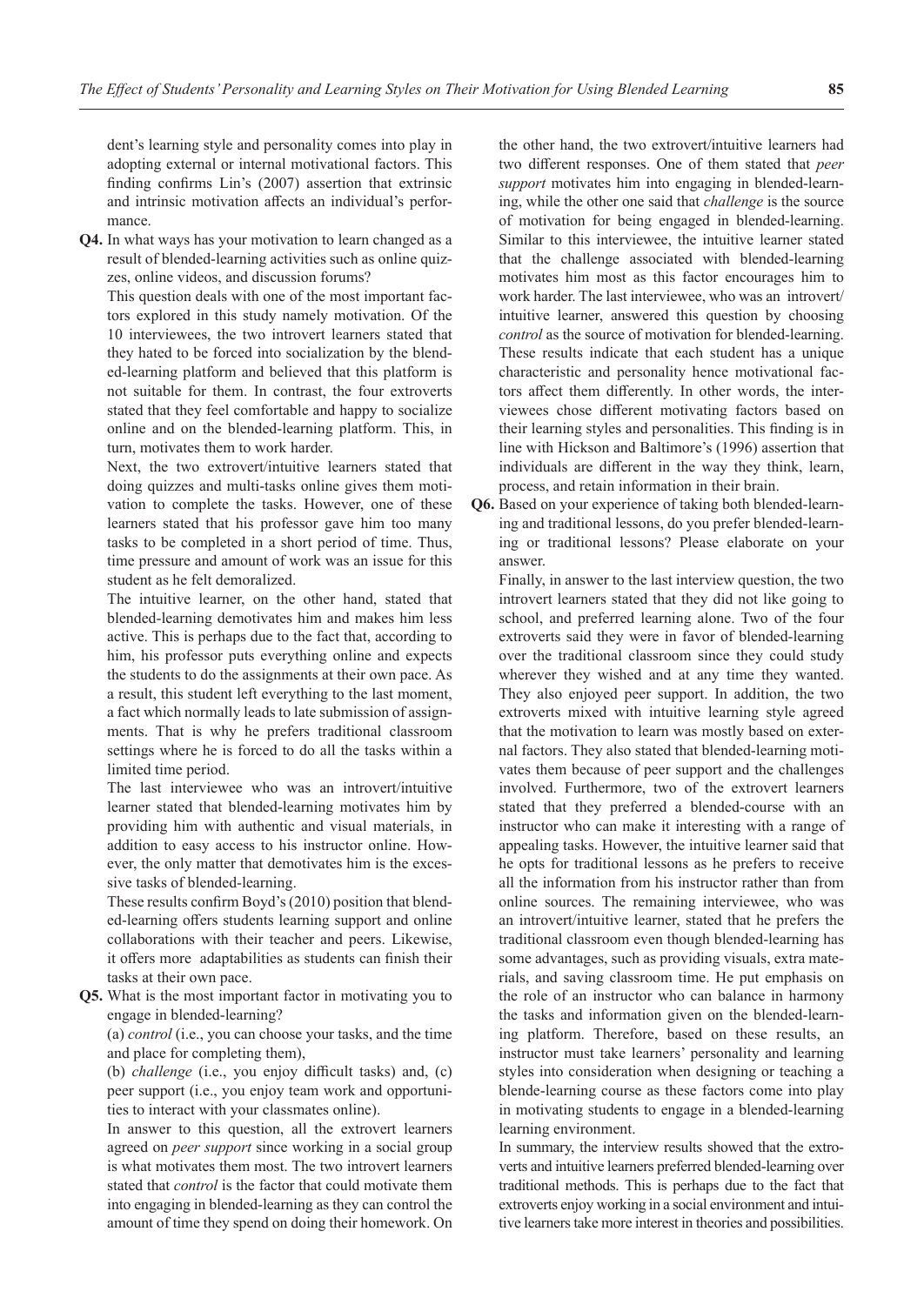In other words, since intuitive learners learn more effectively through using their imagination, blended-learning can be more appealing to them as it allows for autonomy and creativity. It is interesting to note that intuitive learners are quite flexible as they can either work as introverts or extroverts in a given situation, hence their motivational factors which lead to their academic success hinges on their ability to adopt more than one learning personality.

On the other hand, the introvert learners preferred traditional learning over blended learning perhaps because of teacher's presence in the classroom environment, who may encourage and motivate them more. However, they do not deny the fact that blended-learning is a useful tool regarding learner autonomy and the variety of sources it offers. Some students put emphasis on teachers' role in motivating their students. It is implied form these results that even if students' learning style or personality suits the blended-learning platform, a teacher's negative approach can demotivate them to engage in blended learning.

Moreover, learners with a social learning style were in favor of blended learning as they normally like to work in groups, which is required in blended-learning since collaboration is important in this mode of education. Verbal learners also preferred blended-learning as it requires use of language and recorded speech. In contrast, participants who supported traditional learning were students who had a physical, aural, verbal, and solitary learning style. Solitary learners in particular were in favor of traditional classroom because they mostly prefer to work on their own with the help of their classroom teacher. Blended-learning mostly offers group work, with which solitary learners are not comfortable. Based on the above, it can be concluded that there are individual differences in learning based on different learning styles and learners' personality as a set of characteristics that form an individual's unique character. In addition to cognitive abilities, learners bring their personalities to the classroom. Therefore, as the results of this study indicate, learners' personality affects their motivation towards blended-learning. For example, as was demonstrated above, extrovert learners are more positive towards the use of blended-learning compared to introvert learners. Thus, the assertion made by some scholars (Bonk & Graham, 2006; Bonk, Kim, & Zeng, 2005) that blended-learning motivates students is not always true. As illustrated above, not all learning styles and learning personalities match blended-learning. Some students were not motivated by blended-learning since it did not meet their needs based on their learning style and learning personality. This finding confirms Deci et al.'s (1991) position that motivational studies should not disregard the role of other variables such as personality types and learning styles.

# **CONCLUSION AND PEDAGOGICAL IMPLICATIONS**

Based on the results of this research and students' perceptions of blended-learning with reference to their learning style and personality, it can be concluded that:

- 1. Students' motivation to learn is affected by their learning style and personality. Thus, if teaching materials and methods are tailored to students' needs, their motivation is likely to increase.
- 2. The results indicated that certain learner personality types and learning styles do not motivate students to learn in a blended-learning environment. Therefore, teachers should make necessary adjustments to make blended-learning more suitable for different learning styles and personalities.
- 3. Learner personality affects the educational preferences of students. As the results showed, in contrast to introvert students, extrovert as well as extrovert/intuitive learners were in favour of blended-learning. Therefore, teachers must take precaution not to force introverts mixed with other learning personalities to take part in blended-learning.
- 4. Learning styles play an essential role in learner motivation. Therefore, teachers must take this into consideration in designing and teaching blended-learning courses. As the results indicated, only visual, verbal, social, and physical learners are motivated to learn through blended-learning, while introvert and solitary learners do not benefit from it.
- 5. Teachers' strategies can affect learners' motivation as well as learning style with regard to blended-learning. As the results showed, some learners who were in favour of blended-learning turned away from it because their teachers placed a great deal of extra tasks on blended-learning platform. Thus, teachers should be aware of the effect of their strategies on the learning outcome of their students.

# **LIMITATIONS AND SUGGESTIONS FOR FURTHER RESEARCH**

- 1. Gender was not a variable in this research; therefore, future studies may consider the role of gender in motivation, learning styles, and learner personality, and their effect on blended-learning.
- 2. The number of participants in this study was limited to 33 students. Other researchers may conduct a similar study with a larger number of participants.
- 3. The participants in this study were all adults. Future studies may consider the effect of age on blended-learning by recruiting participants from different age groups.
- 4. The questionnaire used in this study consisted of multiple-choice items only. In future studies, open-ended questions may also be considered.

# **REFERENCES**

- Afip, L. (2014). Motivating adult learners using blended learning in higher education institutions. *Journal of Arts, Science & Commerce*, 5(3), 35-42.
- Anderson, T. (2004). Towards a theory of online learning. In T. Anderson, & F. Elloumi (Eds.), *Theory and practice of online learning* (pp. 33-60). Edmonton, Canada: Athabasca University Press.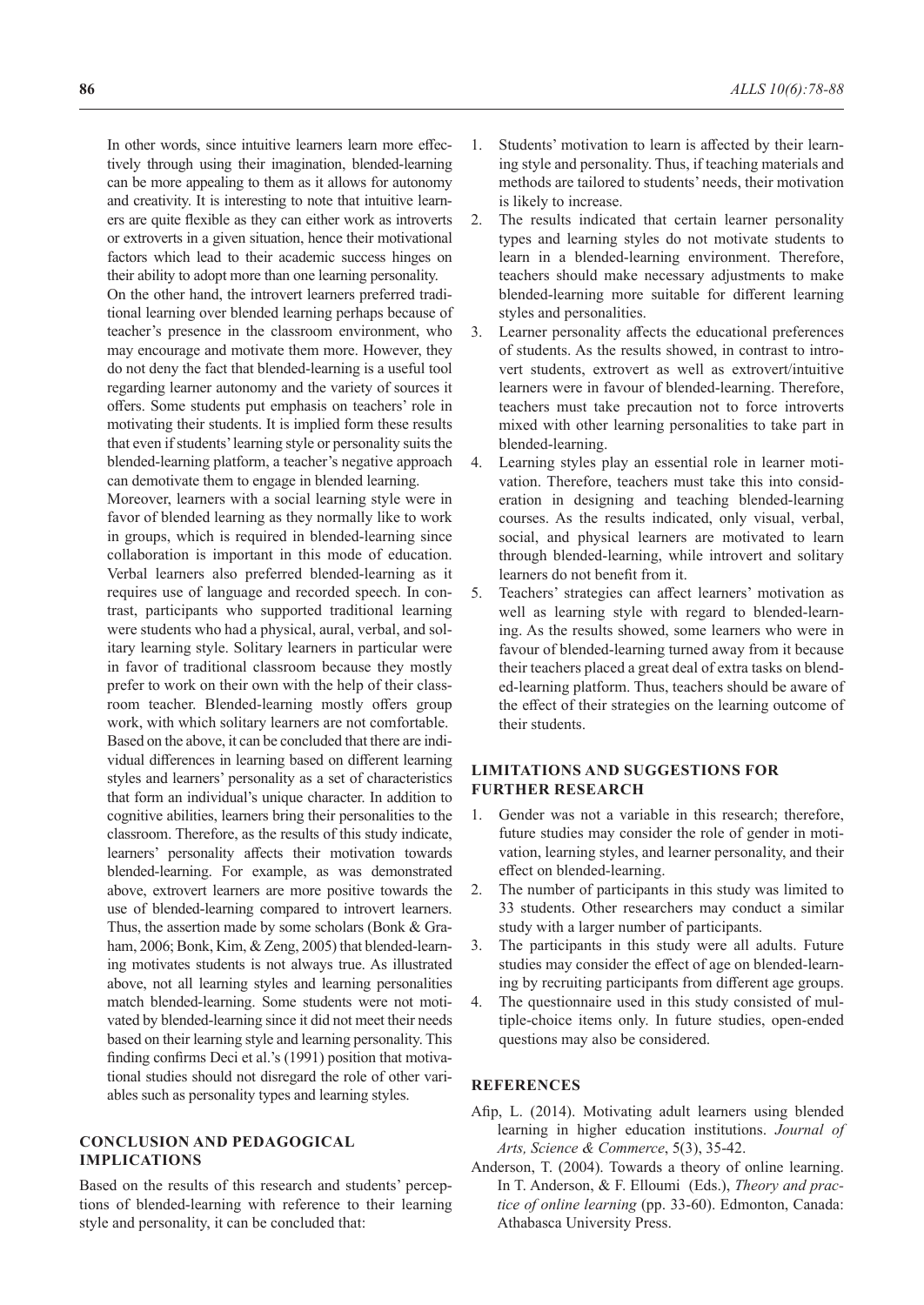- Ariani, D.W. (2013). Personality and learning motivation.*European Journal of Business and Management*, *5*(10), 26-38.
- Bleed, R. (2001). A hybrid campus for the new millennium. *Educause Review*, *36*(1), 16-22.
- Bonk, C. J., Kim, K. J., & Zeng, T. (2005). Future directions of blended learning in higher education and workplace learning settings. In *EdMedia+ Innovate Learning* (pp. 3644-3649). Association for the Advancement of Computing in Education (AACE). Montreal, Canada.
- Bonk, C.J., & Graham, C.R. (2006). *The handbook of blended learning environments: Global perspectives, local designs.* San Francisco, California: Jossey, Bass/Pfeiffer.
- Boyd, D. (2010). Social network sites as networked publics: Affordances, dynamics, and implications. In Zizi Papacharissi *(Ed.), a networked self* (pp.47-66). London: Routledge.
- Carrell, P., Prince, M., & Astika, G. (1996). Personality types and language learning in an EFL context. *Language Learning*, *46*(1), 75-99. doi: 10.1111/j.1467-1770.1996. tb00641.x
- Cerasoli, C., Nicklin, J., & Ford, M. (2014). Intrinsic motivation and extrinsic incentives jointly predict performance: A 40-year meta-analysis. *Psychological Bulletin*, *140*(4), 980-1008. doi: 10.1037/a0035661
- Collinson, E. (2000). A survey of elementary students' learning style preferences and academic success. *Contemporary Education*, *71*(4), 42-48.
- Deci, E., Vallerand, R., Pelletier, L., & Ryan, R. (1991). Motivation and education: The self-determination perspective. *Educational Psychologist*, *26*(3-4), 325-346. doi: 10.1080/00461520.1991.9653137
- Drysdale, J., Graham, C., Spring, K., & Halverson, L. (2013). An analysis of research trends in dissertations and theses studying blended learning. *The Internet and Higher Education*, *17*, 90-100. doi: 10.1016/j.iheduc.2012.11.003
- Dörnyei, Z., & Csizér, K. (1998). Ten commandments for motivating language learners: results of an empirical study. *Language Teaching Research*, *2*(3), 203-229. doi: 10.1177/136216889800200303
- Engestrӧm, Y. (2010). *Activity theory and learning at work*. [online] University of Helsinki. Available at: http://www.helsinki.fi/cradle/documents/Engestrom%20Publ/Chapter%20 for%20Malloch%20book.pdf [Accessed 2 Feb. 2017].
- Gagne, M., & Shepherd, M. (2001). Distance learning in accounting: A comparison between a distance and a traditional graduate accounting class. *Technological Horizons in Education, 28*(9), 58-60.
- Gardner, H. E. (2008). *Multiple intelligences*. New York: Basic Books.
- Garrison, D. & Vaughan, N. (2008). *Blended learning in higher education*. San Francisco, Calif.: Jossey-Bass.
- Giancola, F. (2014). Should HR professionals devote more time to intrinsic rewards?. *Compensation & Benefits Review*, *46*(1), 25-31.

doi: 10.1177/0886368714537446

Givvin, K. B., Stipek, D. J., Salmon, J. M., & MacGyvers, V. L. (2001). In the eyes of the beholder: Students' and teachers' judgments of students' motivation. *Teaching and Teacher Education*, *17*(3), 321-331.

- Graham, C. R. (2006). Blended learning environments. *In Encyclopaedia of distance learning* (pp. 172-179). IGI Global.
- Grandzol, J. (2004). Teaching MBA statistics online: A pedagogically sound process approach. *Journal of Education for Business*, *79*(4), 237-244. doi: 10.3200/joeb.79.4.237-244
- Hickson, J. & Baltimore, M. (1996). Gender-related learning style patterns of middle school pupils. *School Psychology International*, *17*(1), 59-70.
- Iverson, K., Colky, D., & Cyboran, V. (2008). E-learning takes the lead: An empirical investigation of learner differences in online and classroom delivery. *Performance Improvement Quarterly*, *18*(4), 5-18. doi: 10.1111/j.1937-8327.2005.tb00347.x
- Khanchali, M. & Zidat, A. (2011). The Impact of the internet on the development of students' writing. *Revue des Sci-*
- *ences Humaines, 21*, 51-63. Lalima, D. & Lata Dangwal, K. (2017). Blended Learning: An innovative approach. *Universal Journal of Educational Research*, *5*(1), 129-136. doi: 10.13189/ ujer.2017.050116
- Lin, H. (2007). Effects of extrinsic and intrinsic motivation on employee knowledge sharing intentions. *Journal of Information Science*, *33*(2), 135-149. doi: 10.1177/0165551506068174
- López-Pérez, M., Pérez-López, M., & Rodríguez-Ariza, L. (2011). Blended learning in higher education: Students' perceptions and their relation to outcomes. *Computers & Education*, *56*(3), 818-826.
- doi: 10.1016/j.compedu.2010.10.023 Mersal F. A, & Mersal N. A (2014). Effects of blended learning on new nursing students' outcomes regarding
- new trends in nursing subject at Ain Shams University. *American Journal of Educational Research*, *2*(11), 1036-1043. doi: 10.12691/education-2-11-6 Nag, A. (2018). Personality types of learners and their effect
- on learning. Available at: https://blog.commlabindia. com/elearning-design/personality-types-learners [Accessed 23 Aug. 2018].
- Nurul Islam, M. (2011). Independent English learning through the Internet. *Journal of Language Teaching and Research*, *2*(5) 1080. doi: 10.4304/jltr.2.5.1080-1085
- Overview of learning styles (2017). Retrieved from https:// learning-styles-online.com/overview/
- Pianta, R., & Hamre, B. (2009). Conceptualization, measurement, and improvement of classroom processes: Standardized observation can leverage capacity. *Educational Researcher*, *38*(2), 109-119. doi: 10.3102/0013189x09332374
- Ponzurick, T., France, K., & Logar, C. (2000). Delivering graduate marketing education: An analysis of face-to-face versus distance education. *Journal of Marketing Education*, *22*(3), 180-187. doi: 10.1177/0273475300223002
- Purnawarman, P., Susilawati, S., & Sundayana, W. (2016). The use of Edmodo in teaching writing in a blend-